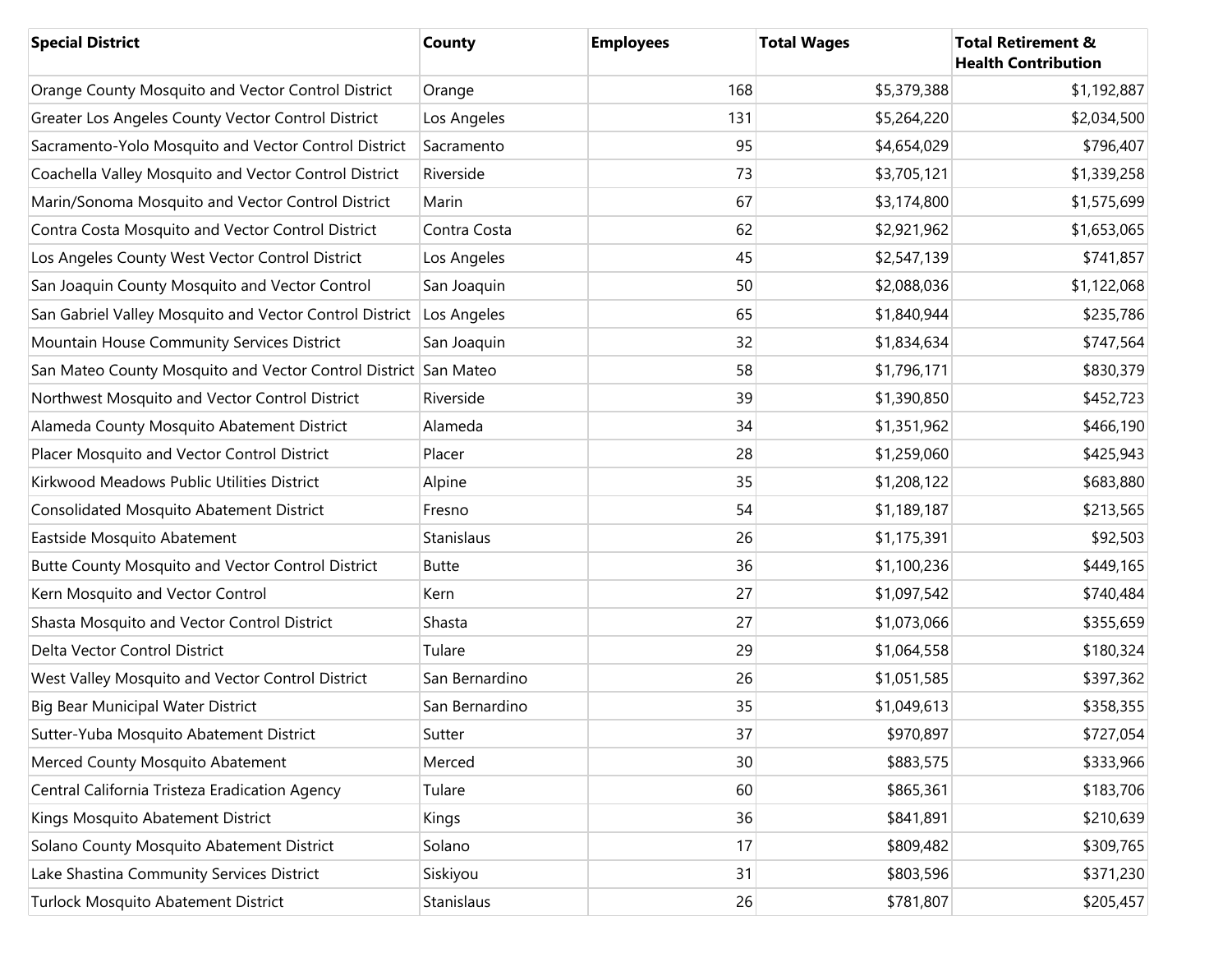| <b>Borrego Water District</b>                                             | San Diego     | 15             | \$727,215 | \$341,262 |
|---------------------------------------------------------------------------|---------------|----------------|-----------|-----------|
| Brooktrails Township Community Services District                          | Mendocino     | 16             | \$699,356 | \$354,367 |
| West Side Mosquito and Vector Control District                            | Kern          | 24             | \$686,350 | \$585,107 |
| Napa County Mosquito Abatement District                                   | Napa          | 14             | \$657,302 | \$270,200 |
| Lake County Vector Control District                                       | Lake          | 15             | \$603,622 | \$308,919 |
| Fresno Mosquito and Vector Control District                               | Fresno        | 25             | \$599,916 | \$339,006 |
| Fresno-Westside Mosquito Abatement District                               | Fresno        | 20             | \$566,156 | \$85,046  |
| Madera County Mosquito and Vector Control District                        | Madera        | 31             | \$537,231 | \$165,364 |
| Delano Mosquito Abatement District                                        | Kern          | 21             | \$517,702 | \$147,977 |
| June Lake Public Utility District                                         | Mono          | 13             | \$459,734 | \$96,757  |
| Antelope Valley Mosquito and Vector Control District                      | Los Angeles   | 31             | \$422,161 | \$136,145 |
| Northern Salinas Valley Mosquito Abatement District                       | Monterey      | 14             | \$398,042 | \$71,971  |
| Mosquito and Vector Management District of Santa<br><b>Barbara County</b> | Santa Barbara | 15             | \$375,991 | \$217,390 |
| Tehama County Mosquito and Vector Control                                 | Tehama        | 15             | \$337,640 | \$26,603  |
| Tulare Mosquito Abatement District                                        | Tulare        | 14             | \$304,766 | \$124,762 |
| <b>Copper Valley Community Services District</b>                          | Calaveras     | 19             | \$238,066 | \$49,221  |
| Colusa Mosquito Abatement District                                        | Colusa        | 11             | \$181,041 | \$44,639  |
| Gold Mountain Community Services District                                 | Plumas        | 11             | \$124,017 | \$0       |
| Glenn County Mosquito and Vector Control District                         | Glenn         | 13             | \$121,694 | \$50,441  |
| Compton Creek Mosquito Abatement District                                 | Los Angeles   | $\overline{7}$ | \$94,677  | \$5,232   |
| Burney Basin Mosquito Abatement District                                  | Shasta        | $\overline{7}$ | \$91,416  | \$6,167   |
| Citrus Pest Control District No. 2                                        | Riverside     | 9              | \$85,836  | \$18,365  |
| Oroville Mosquito Abatement District                                      | <b>Butte</b>  | 8              | \$82,425  | \$59,065  |
| Durham Mosquito Abatement District                                        | <b>Butte</b>  | 8              | \$60,189  | \$16,814  |
| Pine Grove Mosquito Abatement District                                    | Shasta        | 7              | \$33,942  | \$7,719   |
| Coalinga-Huron Mosquito Abatement District                                | Fresno        | 5              | \$15,900  | \$3,984   |
| South Fork Mosquito Abatement District                                    | Kern          | 7              | \$7,900   | \$0       |
| <b>Graeagle Community Services District</b>                               | Plumas        | 6              | \$2,120   | \$0       |
| <b>Big Valley Pest Abatement District</b>                                 | Lassen        | 5              | \$0       | \$0       |
| Central Valley Pest Control District                                      | Fresno        | 5              | \$0       | \$0       |